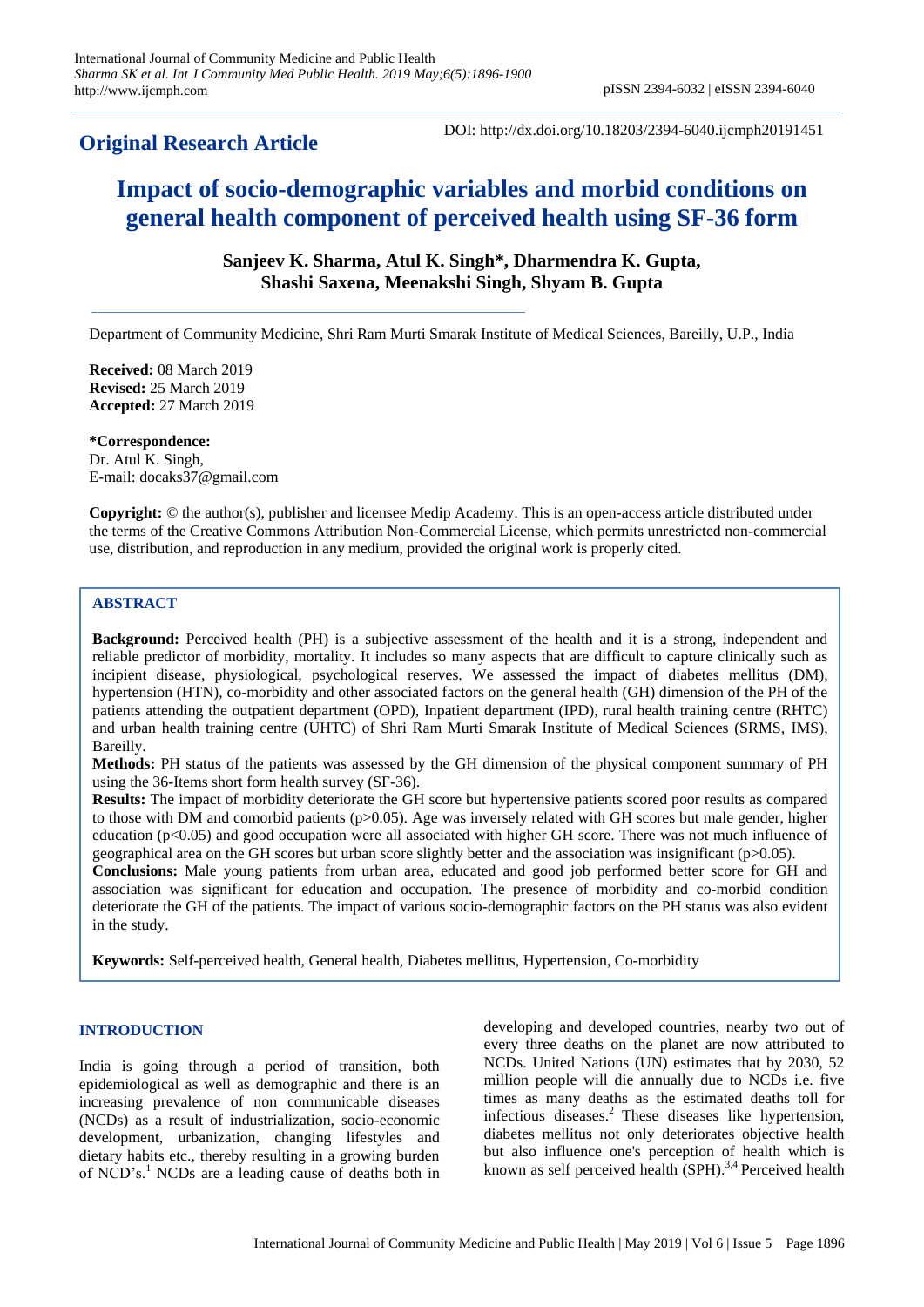is subjective or self-assessment of their health and includes many aspects that are difficult to capture clinically, such as incipient disease, disease severity, physiological and psychological reserves and social functions. Till now more emphasis was given to the objective health by policy planners and health care providers but now there is a need to assess the subjective health also because it is strong, independent and reliable indicator of mortality as well as morbidity as shown by many studies.<sup>5-7</sup> There are few such type of studies in India, none in the Uttar Pradesh region. Hence it was planned to carry out this study to initiate an innovative & inexpensive approach. The study was planned to assess the impact of diabetes mellitus, hypertension, comorbidity and of various socio demographic factors on general health of patients.

#### **METHODS**

This facility based cross-sectional observational study was conducted among registered subjects of diabetes mellitus (DM), hypertension (HTN) and co-morbid (DM+HTN) patients aged  $\geq$  35 years attending the OPD, IPD, RHTC and UHTC of Shri Ram Murti Smarak Institute of Medical Sciences, Bareilly. The sample included all patients aged 35 years and above suffering from diabetes mellitus, hypertension or with co-morbidity for more than 6 months, who attended the OPD, IPD, RHTC and UHTC of SRMS, IMS during the study period

from 1st June 2012 –31st May 2013. So, a total of 1130 subjects participated in the study after considering the exclusion criteria i.e. patients Suffering from DM/HTN for less than 6 months, age <35 years, Type 1 DM, gestational DM, impaired glucose tolerance (IGT).

Two forms were used to collect the required data. The first was a checklist containing items of sociodemographic and other epidemiological correlates. The second was Hindi translated and patient friendly modified version of RAND SF-36 questionnaire, used to assess the general health. It included 6 items under general health dimension of self perceived health. Weightage was given for each question according to response i.e. 0 for worst and 100 for best performance, then the average score was calculated of all 6 questions which is the average general health score of individual patient. Analysis was performed using SPSS version 20.0 and stat Direct Ltd version 2-70-800 software with level of significance set at 0.05. Chi-square test was applied wherever applicable.

## **RESULTS**

A total of 1130 subjects participated in the study in which the rural-urban distribution revealed rural preponderance as majority of the subjects belong to rural area (53%) compared to urban (47%). It was also observed that majority (63.7%) were of non-geriatric age group  $(< 60$ years) while 36.3% belonged to geriatric age group (Table 1).

#### **Table 1: Distribution of study subjects according to age, sex and geographical area.**

| Age          | <b>Urban</b> |               |               |               |              |               | <b>Rural</b> |       |               |               |              |               |      | <b>Grand</b> total |
|--------------|--------------|---------------|---------------|---------------|--------------|---------------|--------------|-------|---------------|---------------|--------------|---------------|------|--------------------|
| group        | <b>Male</b>  |               | <b>Female</b> |               | <b>Total</b> |               | <b>Male</b>  |       | <b>Female</b> |               | <b>Total</b> |               |      |                    |
| (years)      | No.          | $\frac{0}{0}$ | No.           | $\frac{6}{6}$ | No.          | $\frac{6}{9}$ | No.          | $\%$  | No.           | $\frac{0}{0}$ | No.          | $\frac{0}{0}$ | No.  | $\frac{0}{0}$      |
| $35 - 40$    | 32           | 23.53         | 20            | 14.71         | 52           | 38.24         | 46           | 33.82 | 38            | 27.94         | 84           | 61.76         | 136  | 12.04              |
| 40-45        | 35           | 27.34         | 25            | 19.53         | 60           | 46.88         | 36           | 28.13 | 32            | 25            | 68           | 53.13         | 128  | 11.33              |
| 45-50        | 37           | 22.16         | 30            | 17.96         | 67           | 40.12         | 49           | 29.34 | 51            | 30.54         | 100          | 59.88         | 167  | 14.78              |
| 50-55        | 45           | 25.42         | 33            | 18.64         | 78           | 44.07         | 66           | 37.29 | 33            | 18.64         | 99           | 55.93         | 177  | 15.66              |
| 55-60        | 38           | 33.93         | 23            | 20.54         | 61           | 54.46         | 30           | 26.79 | 21            | 18.75         | 51           | 45.54         | 112  | 9.91               |
| 60-65        | 52           | 27.51         | 45            | 23.81         | 97           | 51.32         | 60           | 31.75 | 32            | 16.93         | 92           | 48.68         | 189  | 16.73              |
| 65-70        | 30           | 27.78         | 22            | 20.37         | 52           | 48.15         | 32           | 29.63 | 24            | 22.22         | 56           | 51.85         | 108  | 9.56               |
| 70-75        | 22           | 30.99         | 15            | 21.13         | 37           | 52.11         | 21           | 29.58 | 13            | 18.31         | 34           | 47.89         | 71   | 6.28               |
| >75          | 17           | 40.48         | 10            | 23.81         | 27           | 64.29         | 8            | 19.05 | 7             | 16.67         | 15           | 35.71         | 42   | 3.72               |
| <b>Total</b> | 308          | 27.26         | 223           | 19.73         | 531          | 46.99         | 348          | 30.8  | 251           | 22.21         | 599          | 53.01         | 1130 | 100                |

## **Table 2: General health scoring according age and sex.**

| Age group    | <b>Poor and fair</b><br>$(0-50)$ |      |        |       | <b>Good and excellent</b><br>$(50-100)$ |       |        |       | <b>Total</b> |  |
|--------------|----------------------------------|------|--------|-------|-----------------------------------------|-------|--------|-------|--------------|--|
| (years)      | <b>Male</b>                      |      | Female |       | <b>Male</b>                             |       | Female |       |              |  |
|              | No.                              | $\%$ | No.    | %     | No.                                     | $\%$  | No.    | $\%$  |              |  |
| 35-45        | 74                               | 28   | 69     | 26.1  | 75                                      | 28.4  | 46     | 17.4  | 264          |  |
| 45-55        | 102                              | 29.7 | 105    | 30.5  | 95                                      | 27.6  | 42     | 12.2  | 344          |  |
| 55-65        | 108                              | 35.9 | 80     | 26.6  | 72                                      | 23.9  | 41     | 13.6  | 301          |  |
| $>65$        | 89                               | 40.3 | 61     | 27.6  | 39                                      | 17.6  | 32     | 14.4  | 221          |  |
| <b>Total</b> | 373                              | 33   | 315    | 27.88 | 281                                     | 24.88 | 161    | 14.28 | 1130         |  |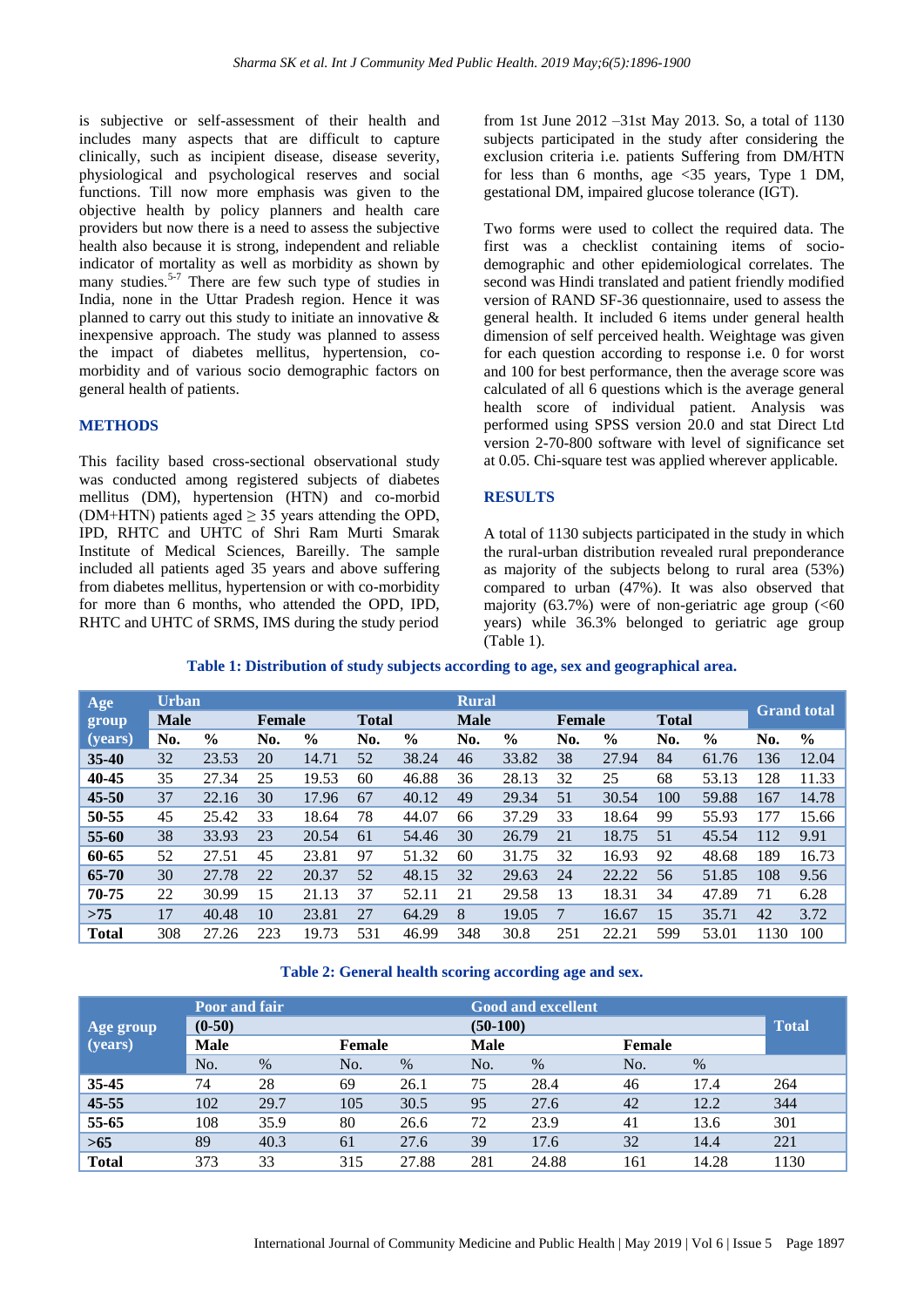It is also evident that out of the 1130 total subjects, majority (57.90%) was of male as compare to female (42.10%) and on the basis of average GH scoring, as age advances male scoring better as compare to female subjects (Table 2).

GH score of the subjects according to their geographical area which shows that rural preponderance (53%) was evident in the study and urban participant score better than rural but again results are not significant on statistical analysis (p>0.05) (Table 3).

The GH scoring according occupation of participant and it is evident that higher qualified person score better as compare to poor qualification, it is also confirmed by getting significant results on application of chi square test (p<0.05) (Table 4).

On observation of the average GH scoring as per the education level of study subjects, as education improve GH scored more in good and excellent group i.e. intermediate, UG/PG and professor scored good & excellent in higher percentage and it found highly significant on statistical analysis ( $p<0.05$ ) (Table 5).

On comparing the respondents by morbidity (DM, HTN or DM+HTN) and GH average score in Table 6, it was observed that overall majority were those subjects who had either DM or dual morbidity in both score categories as compared to those who had HTN alone. It was further observed that the morbidity either DM or HTN or both had significant impact on GH scoring but in present study hypertensive patient scored poor but it is insignificant (p>0.05) on application of statistics (Table 6).

## **Table 3: General health scoring according geographical area.**

| Geographical area | Poor and fair<br>$(0-50)$ |               | <b>Good and excellent</b><br>$(50-100)$ | <b>Total</b>  |      |
|-------------------|---------------------------|---------------|-----------------------------------------|---------------|------|
|                   | No.                       | $\frac{0}{0}$ | No.                                     | $\frac{0}{0}$ |      |
| <b>Urban</b>      | 313                       | 58.9          | 218                                     |               | 531  |
| <b>Rural</b>      | 375                       | 62.6          | 224                                     | 37.4          | 599  |
| <b>Total</b>      | 688                       | 60.88         | 442                                     | 39.12         | 1130 |

 $\chi^2$ =1.43, df=1, p=0.2318.

## **Table 4: General health scoring according their occupation.**

|                            | <b>Poor and fair</b> |               | <b>Good and excellent</b> | <b>Total</b>  |      |  |
|----------------------------|----------------------|---------------|---------------------------|---------------|------|--|
| <b>Occupation</b>          | $(0-50)$             |               | $(50-100)$                |               |      |  |
|                            | No.                  | $\frac{6}{9}$ | No.                       | $\frac{0}{0}$ |      |  |
| <b>Unemployed</b>          | 53                   | 55.79         | 42                        | 44.21         | 95   |  |
| <b>Unskilled worker</b>    | 87                   | 72.5          | 33                        | 27.5          | 120  |  |
| <b>Semiskilled Worker</b>  | 8                    | 33.33         | 16                        | 66.67         | 24   |  |
| <b>Skilled worker</b>      | 241                  | 69.05         | 108                       | 30.95         | 349  |  |
| Clerical/shop owner/farmer | 294                  | 56.76         | 224                       | 43.24         | 518  |  |
| Semi profession            |                      | 40            |                           | 60            | 5    |  |
| <b>Profession</b>          | 3                    | 15.79         | 16                        | 84.21         | 19   |  |
| <b>Total</b>               | 688                  | 68.88         | 442                       | 39.12         | 1130 |  |

 $\chi^2$ =46.1, df=6, p=0.000.

#### **Table 5: General health scoring according their education.**

|                     | <b>Poor and fair</b> |               | <b>Good and excellent</b> |               |      |
|---------------------|----------------------|---------------|---------------------------|---------------|------|
| <b>Education</b>    | $(0-50)$             |               | $(50-100)$                | <b>Total</b>  |      |
|                     | No.                  | $\frac{6}{6}$ | No.                       | $\frac{0}{0}$ |      |
| <b>Illiterate</b>   | 265                  | 73.01         | 98                        | 27            | 363  |
| Primary $(1-5)$     | 123                  | 63.4          | 61                        | 36.6          | 194  |
| Junior $(6-8)$      | 72                   | 67.29         | 35                        | 32.71         | 107  |
| <b>High school</b>  | 93                   | 59.23         | 64                        | 40.76         | 157  |
| <b>Intermediate</b> | 67                   | 48.2          | 72                        | 51.79         | 139  |
| UG/PG               | 60                   | 42.56         | 81                        | 57.44         | 141  |
| <b>Professional</b> | 8                    | 27.58         | 21                        | 72.42         | 29   |
| <b>Total</b>        | 688                  | 60.88         | 442                       | 39.12         | 1130 |

 $\chi^2$ =70.1, df=6, p=0.000.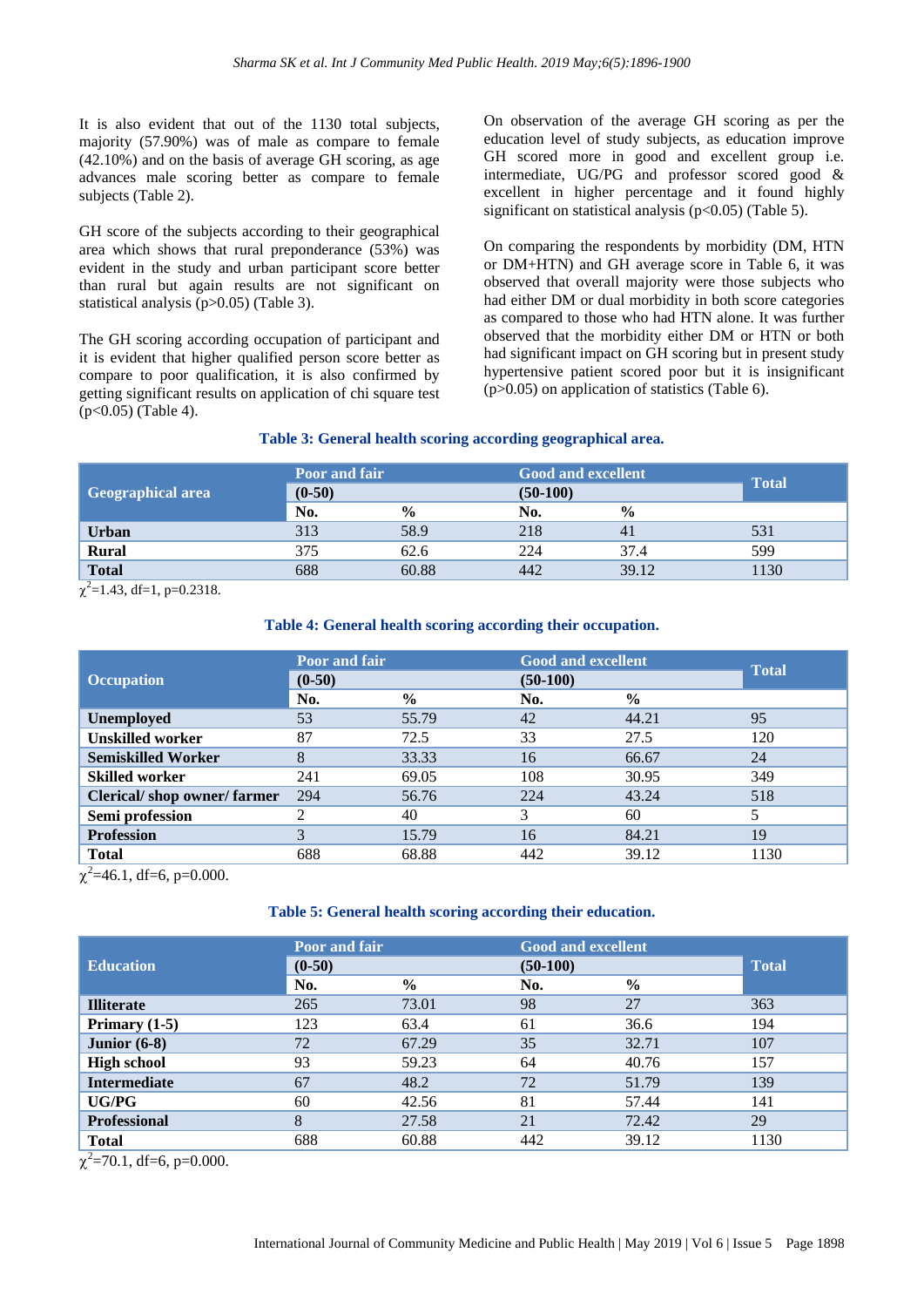|                  | <b>Poor and fair</b> |               | <b>Good and excellent</b> |               |                    |
|------------------|----------------------|---------------|---------------------------|---------------|--------------------|
| <b>Morbidity</b> | $0 - 50$             |               | 50-100                    |               | <b>Grand</b> total |
|                  | No.                  | $\frac{6}{9}$ | No.                       | $\frac{6}{6}$ |                    |
| DM               | 205                  | 59.24         | 141                       | 40.45         | 346                |
| <b>HTN</b>       | 103                  | 65.61         | 54                        | 34.4          | 157                |
| $DM+HTM$         | 380                  | 60.61         | 247                       | 39.39         | 627                |
| <b>Total</b>     | 688                  | 60.88         | 442                       | 39.12         | 1130               |

## **Table 6: General health scoring according their morbidity.**

 $\chi^2$ =1.88, df=2, p=0.3906.

## **DISCUSSION**

In this study, age inversely influence the GH dimension, as the age advances the score decreased, similar findings was obtained in a study by Wang et al and Joshi et al. $3,4$ Baert et al also reported in their study carried out in 25 European Countries that age inversely influenced the GH dimension.<sup>8</sup> In present study the relationship between GH average scoring and sex was found to be insignificant (p>0.05). Gender influence was evident as average score for GH was better achieved by males as compared to females. Similar findings were also observed in various other studies.<sup>9,10</sup>

In the present study, education significantly influenced the general health (GH) dimension of physical component summary (PCS) of perceived health. As the education level improve, the average GH score increases in good and excellent category while it decreases in poor and fair. The findings of this study are consistent with the study carried out in India in which illiterate and below matriculates were less likely found to perceive their health as good or excellent as compared to higher educated ones. $11$  The results also collaborates with the findings of other studies in which educational attainment was found to be significant determinant of perceived health.3,8,9,12-14

In case of occupation which is also influence the GH dimension of PCS significantly and found that semiprofessional and professional group scored better as compare to unemployed, unskilled group of occupation. Same results are also found in the study done by Wang et al.<sup>3</sup> Contrary to our study, Gueorguieva et al did not find any significant impact of occupation on changes in health.<sup>15</sup> Demirichyan et al also found that unemployed subjects scored poor as compare to their counterparts.<sup>1</sup>

In present study, there was no significant influence of geographical area for GH but urban subjects scored slightly better as compare to rural counterpart while Grigoriev et al in his study in Belarus city of Russia found the opposite results.<sup>17</sup> Similar results found by the Bakshi et al and Babones et al in their study reported that individuals residing in rural area are less likely to perceive their health as good or excellent as compared to their urban counterparts. $^{11,13}$ 

In the study, the impact of morbidity either due to DM or HTN alone or co-morbidity (DM+HTN) was not found to be significant for GH dimension. While in present study hypertensive patients scored more poor results. So many studies shows the same results.<sup>14,18-20</sup>

## **CONCLUSION**

Male patients from the younger age group with urban background with good education and good job performed better score for general health and their association was significant for education and occupation, while geographical area and morbidity had insignificant impact. SPH is considered to be a predictive variable of one's own morbidity and mortality and is an inexpensive and non-interventional method which is presumed to be far better than physician's evaluation as depicted by literature review on the topic.

## *Recommendations*

The present study provides preliminary understanding of the factors influencing the SPH in this country with enormous socio cultural diversities, further longitudinal studies should be planned to explore more qualitative as well as quantitative data and other related variables to provide better insight into the factors that hinder or promote health and wellbeing. There is a need to frame a policy to include the subjective part of health in all health related studies because it is simple, inexpensive and more valuable than physician's evaluation.

## *Limitation*

Due to paucity of literature & research being done on SPH in India, I had to compare my results with foreign studies.

# *Relevance of the study*

This is new study carried out to focus the researcher's attention towards subjective part of health which has remained neglected since long. Also, not many studies have been carried out on this subject in India, so it was an initiative taken on the part of the author to study this topic and also encourages other authors to explore and develop a modified version of the study questionnaire i.e. SF-36 to be used in Indian context.